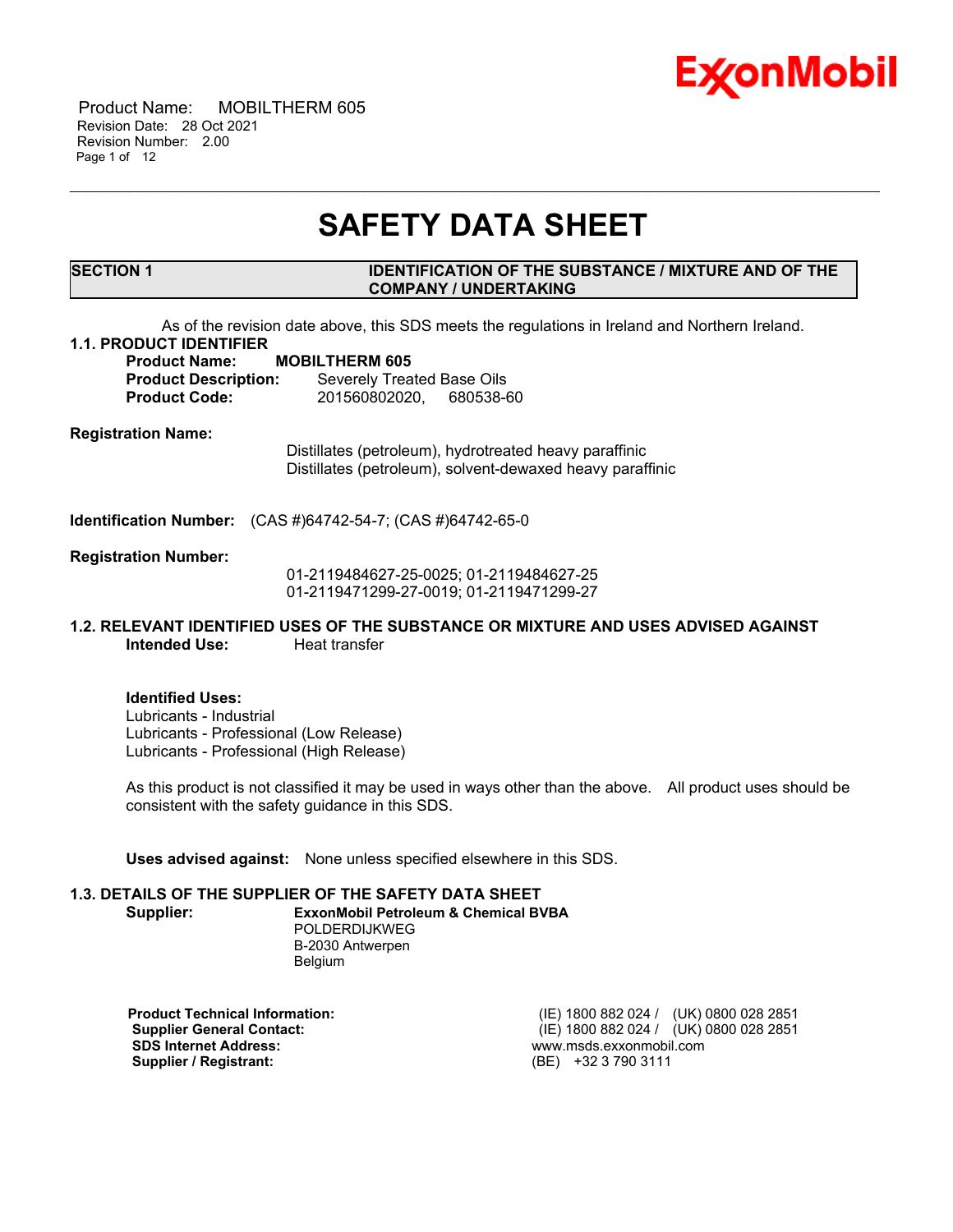

 Product Name: MOBILTHERM 605 Revision Date: 28 Oct 2021 Revision Number: 2.00 Page 2 of 12

# **1.4. EMERGENCY TELEPHONE NUMBER**

**24 Hour Emergency Telephone:** (IE) +353-1-901-4670 (CHEMTREC) / (UK) +44-870-820- 04-18 (CHEMTREC)

This material is not subject to Safety Data Sheet provision according to Article 31 of REACH.

#### **SECTION 2 HAZARDS IDENTIFICATION**

\_\_\_\_\_\_\_\_\_\_\_\_\_\_\_\_\_\_\_\_\_\_\_\_\_\_\_\_\_\_\_\_\_\_\_\_\_\_\_\_\_\_\_\_\_\_\_\_\_\_\_\_\_\_\_\_\_\_\_\_\_\_\_\_\_\_\_\_\_\_\_\_\_\_\_\_\_\_\_\_\_\_\_\_\_\_\_\_\_\_\_\_\_\_\_\_\_\_\_\_\_\_\_\_\_\_\_\_\_\_\_\_\_\_\_\_\_

# **2.1. CLASSIFICATION OF SUBSTANCE OR MIXTURE**

#### **Classification according to Regulation (EC) No 1272/2008**

Not Classified

# **2.2. LABEL ELEMENTS**

No Label elements according to Regulation (EC) No 1272/2008

# **2.3. OTHER HAZARDS**

## **Physical / Chemical Hazards:**

No significant hazards.

#### **Health Hazards:**

Excessive exposure may result in eye, skin, or respiratory irritation.

## **Environmental Hazards:**

No significant hazards.Material does not meet the criteria for PBT or vPvB in accordance with REACH Annex XIII.

## **SECTION 3 COMPOSITION / INFORMATION ON INGREDIENTS**

## **3.1. SUBSTANCES**

This material is defined as a substance.

## **No Hazardous Substance(s) required for disclosure.**

**3.2. MIXTURES** Not Applicable. This product is regulated as a substance.

#### **SECTION 4 FIRST AID MEASURES**

## **4.1. DESCRIPTION OF FIRST AID MEASURES**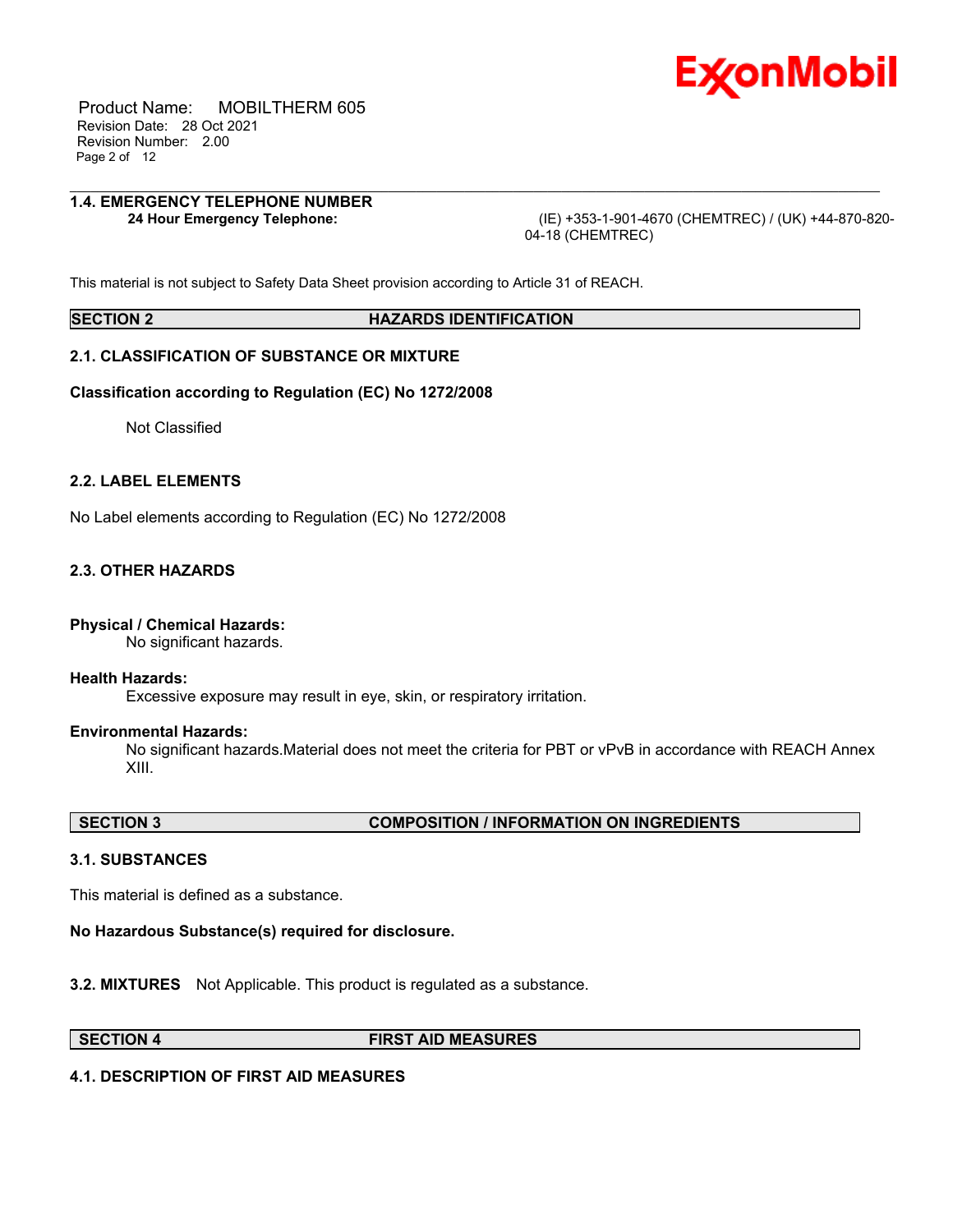

 Product Name: MOBILTHERM 605 Revision Date: 28 Oct 2021 Revision Number: 2.00 Page 3 of 12

#### **INHALATION**

Remove from further exposure. For those providing assistance, avoid exposure to yourself or others. Use adequate respiratory protection. If respiratory irritation, dizziness, nausea, or unconsciousness occurs, seek immediate medical assistance. If breathing has stopped, assist ventilation with a mechanical device or use mouth-to-mouth resuscitation.

\_\_\_\_\_\_\_\_\_\_\_\_\_\_\_\_\_\_\_\_\_\_\_\_\_\_\_\_\_\_\_\_\_\_\_\_\_\_\_\_\_\_\_\_\_\_\_\_\_\_\_\_\_\_\_\_\_\_\_\_\_\_\_\_\_\_\_\_\_\_\_\_\_\_\_\_\_\_\_\_\_\_\_\_\_\_\_\_\_\_\_\_\_\_\_\_\_\_\_\_\_\_\_\_\_\_\_\_\_\_\_\_\_\_\_\_\_

# **SKIN CONTACT**

Wash contact areas with soap and water.

#### **EYE CONTACT**

Flush thoroughly with water. If irritation occurs, get medical assistance.

#### **INGESTION**

First aid is normally not required. Seek medical attention if discomfort occurs.

# **4.2. MOST IMPORTANT SYMPTOMS AND EFFECTS, BOTH ACUTE AND DELAYED**

No important symptoms or effects.

# **4.3. INDICATION OF ANY IMMEDIATE MEDICAL ATTENTION AND SPECIAL TREATMENT NEEDED**

The need to have special means for providing specific and immediate medical treatment available in the workplace is not expected.

# **SECTION 5 FIRE FIGHTING MEASURES**

#### **5.1. EXTINGUISHING MEDIA**

**Suitable Extinguishing Media:** Use water fog, foam, dry chemical or carbon dioxide (CO2) to extinguish flames.

**Unsuitable Extinguishing Media:** Straight streams of water

## **5.2. SPECIAL HAZARDS ARISING FROM THE SUBSTANCE OR MIXTURE**

**Hazardous Combustion Products:** Aldehydes, Incomplete combustion products, Oxides of carbon, Smoke, Fume, Sulphur oxides

# **5.3. ADVICE FOR FIRE FIGHTERS**

**Fire Fighting Instructions:** Evacuate area. Prevent run-off from fire control or dilution from entering streams, sewers or drinking water supply. Fire-fighters should use standard protective equipment and in enclosed spaces, self-contained breathing apparatus (SCBA). Use water spray to cool fire exposed surfaces and to protect personnel.

#### **FLAMMABILITY PROPERTIES**

**Flash Point [Method]:** >200°C (392°F) [ASTM D-92] **Upper/Lower Flammable Limits (Approximate volume % in air):** UEL: 7.0 LEL: 0.9 [Estimated] **Autoignition Temperature:** >=380°C (716°F) [ASTM E659]

# **SECTION 6 ACCIDENTAL RELEASE MEASURES**

## **6.1. PERSONAL PRECAUTIONS, PROTECTIVE EQUIPMENT AND EMERGENCY PROCEDURES**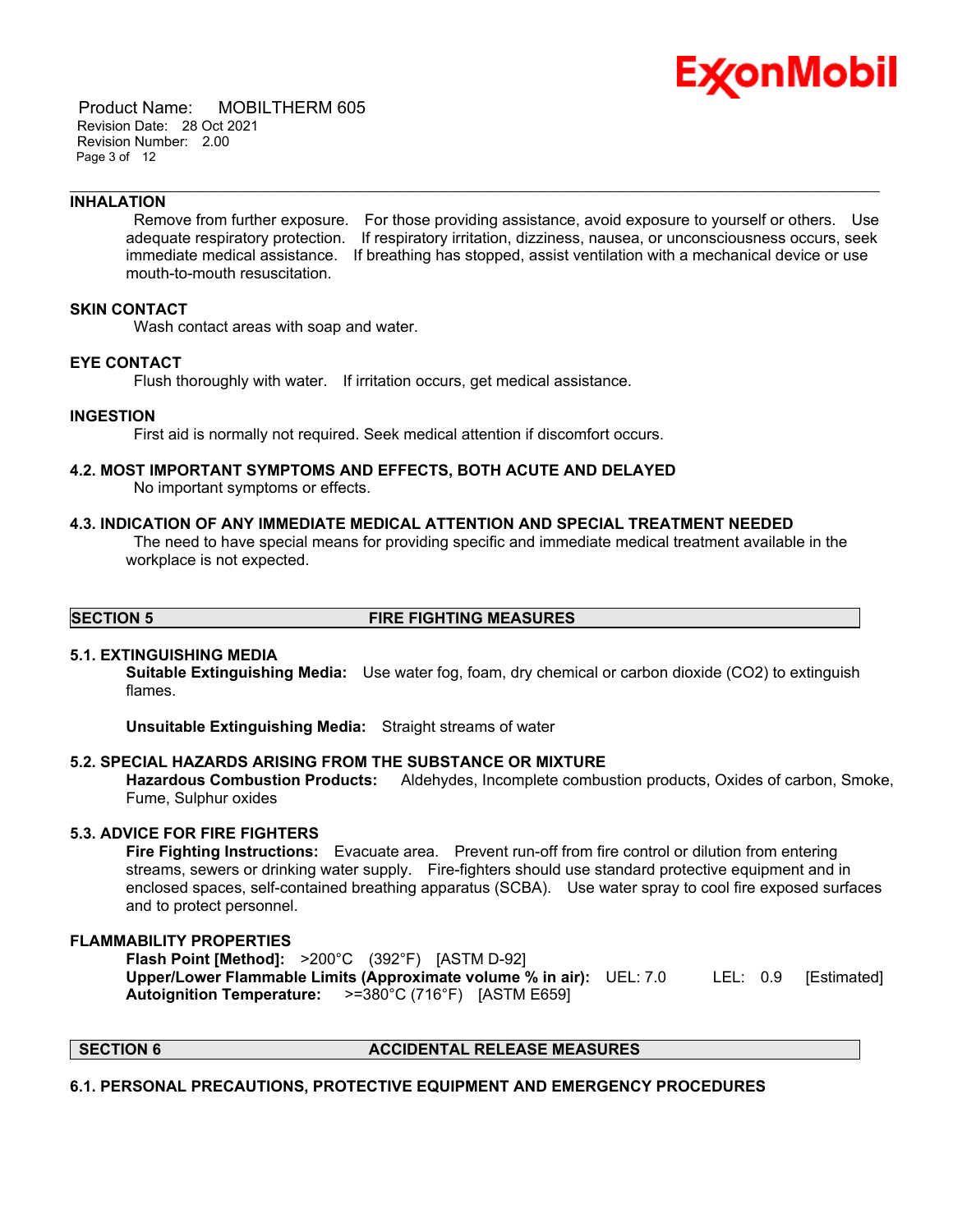

 Product Name: MOBILTHERM 605 Revision Date: 28 Oct 2021 Revision Number: 2.00 Page 4 of 12

# **NOTIFICATION PROCEDURES**

In the event of a spill or accidental release, notify relevant authorities in accordance with all applicable regulations.

\_\_\_\_\_\_\_\_\_\_\_\_\_\_\_\_\_\_\_\_\_\_\_\_\_\_\_\_\_\_\_\_\_\_\_\_\_\_\_\_\_\_\_\_\_\_\_\_\_\_\_\_\_\_\_\_\_\_\_\_\_\_\_\_\_\_\_\_\_\_\_\_\_\_\_\_\_\_\_\_\_\_\_\_\_\_\_\_\_\_\_\_\_\_\_\_\_\_\_\_\_\_\_\_\_\_\_\_\_\_\_\_\_\_\_\_\_

# **PROTECTIVE MEASURES**

Avoid contact with spilled material. See Section 5 for fire fighting information. See the Hazard Identification Section for Significant Hazards. See Section 4 for First Aid Advice. See Section 8 for advice on the minimum requirements for personal protective equipment. Additional protective measures may be necessary, depending on the specific circumstances and/or the expert judgment of the emergency responders.

For emergency responders: Respiratory protection: respiratory protection will be necessary only in special cases, e.g., formation of mists. Half-face or full-face respirator with filter(s) for dust/organic vapor or Self Contained Breathing Apparatus (SCBA) can be used depending on the size of spill and potential level of exposure. If the exposure cannot be completely characterized or an oxygen deficient atmosphere is possible or anticipated, SCBA is recommended. Work gloves that are resistant to hydrocarbons are recommended. Gloves made of polyvinyl acetate (PVA) are not water-resistant and are not suitable for emergency use. Chemical goggles are recommended if splashes or contact with eyes is possible. Small spills: normal antistatic work clothes are usually adequate. Large spills: full body suit of chemical resistant, antistatic material is recommended.

# **6.2. ENVIRONMENTAL PRECAUTIONS**

Large Spills: Dyke far ahead of liquid spill for later recovery and disposal. Prevent entry into waterways, sewers, basements or confined areas.

#### **6.3. METHODS AND MATERIAL FOR CONTAINMENT AND CLEANING UP**

**Land Spill:** Stop leak if you can do so without risk. Recover by pumping or with suitable absorbent.

**Water Spill:** Stop leak if you can do so without risk. Confine the spill immediately with booms. Warn other shipping. Remove from the surface by skimming or with suitable absorbents. Seek the advice of a specialist before using dispersants.

Water spill and land spill recommendations are based on the most likely spill scenario for this material; however, geographic conditions, wind, temperature, (and in the case of a water spill) wave and current direction and speed may greatly influence the appropriate action to be taken. For this reason, local experts should be consulted. Note: Local regulations may prescribe or limit action to be taken.

#### **6.4. REFERENCES TO OTHER SECTIONS**

See Sections 8 and 13.

# **SECTION 7 HANDLING AND STORAGE**

# **7.1. PRECAUTIONS FOR SAFE HANDLING**

Prevent small spills and leakage to avoid slip hazard. Material can accumulate static charges which may cause an electrical spark (ignition source). When the material is handled in bulk, an electrical spark could ignite any flammable vapors from liquids or residues that may be present (e.g., during switch-loading operations). Use proper bonding and/or earthing procedures. However, bonding and earthing may not eliminate the hazard from static accumulation. Consult local applicable standards for guidance. Additional references include American Petroleum Institute 2003 (Protection Against Ignitions Arising out of Static, Lightning and Stray Currents) or National Fire Protection Agency 77 (Recommended Practice on Static Electricity) or CENELEC CLC/TR 50404 (Electrostatics - Code of practice for the avoidance of hazards due to static electricity).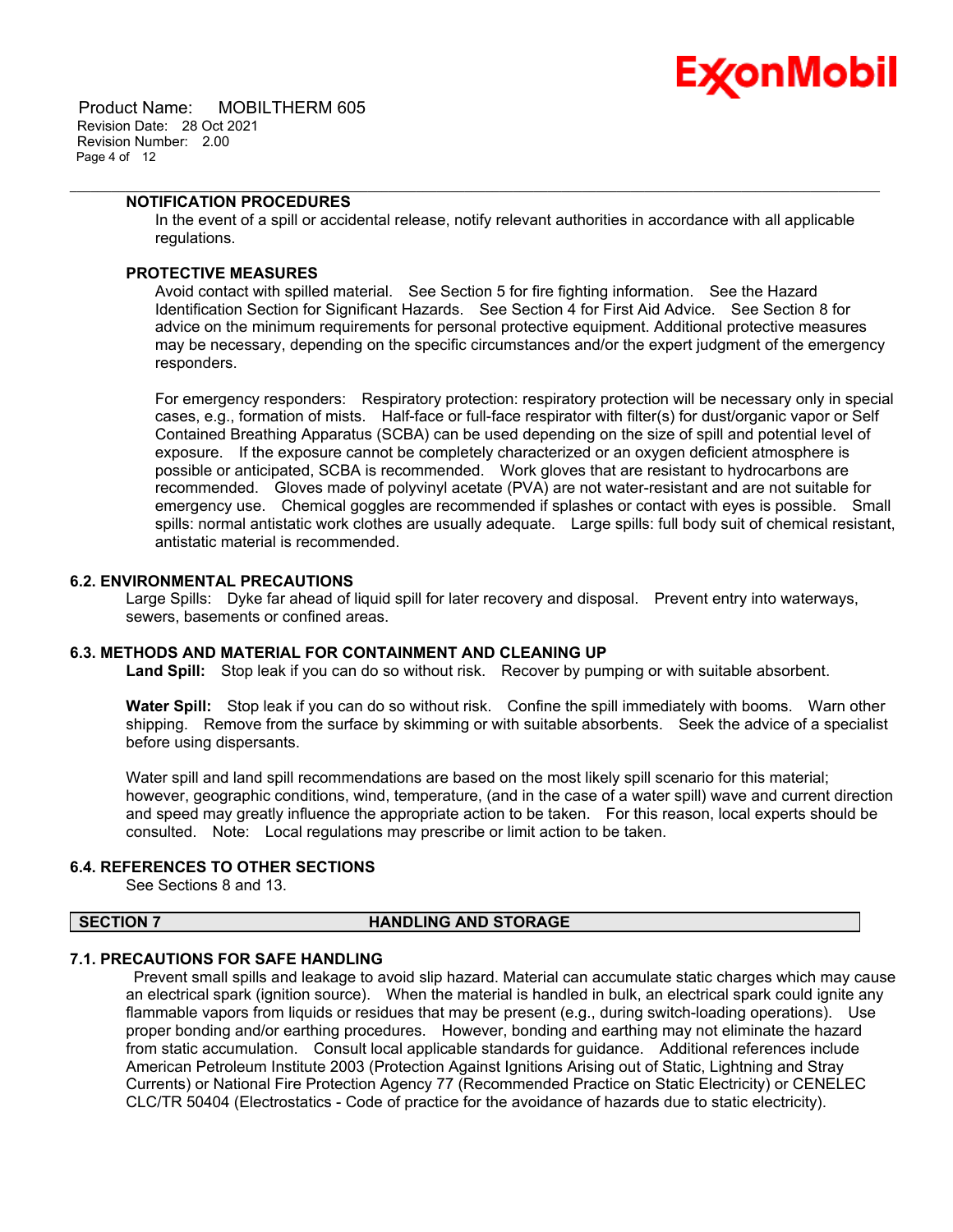

 Product Name: MOBILTHERM 605 Revision Date: 28 Oct 2021 Revision Number: 2.00 Page 5 of 12

**Static Accumulator:** This material is a static accumulator.

## **7.2. CONDITIONS FOR SAFE STORAGE, INCLUDING ANY INCOMPATIBILITIES**

The type of container used to store the material may affect static accumulation and dissipation. Do not store in open or unlabelled containers.

#### **7.3. SPECIFIC END USES**

Section 1 informs about identified end-uses. No industrial or sector specific guidance available.

\_\_\_\_\_\_\_\_\_\_\_\_\_\_\_\_\_\_\_\_\_\_\_\_\_\_\_\_\_\_\_\_\_\_\_\_\_\_\_\_\_\_\_\_\_\_\_\_\_\_\_\_\_\_\_\_\_\_\_\_\_\_\_\_\_\_\_\_\_\_\_\_\_\_\_\_\_\_\_\_\_\_\_\_\_\_\_\_\_\_\_\_\_\_\_\_\_\_\_\_\_\_\_\_\_\_\_\_\_\_\_\_\_\_\_\_\_

## **SECTION 8 EXPOSURE CONTROLS / PERSONAL PROTECTION**

# **8.1. CONTROL PARAMETERS**

**Exposure limits/standards for materials that can be formed when handling this product:** When mists/aerosols can occur the following is recommended:  $5 \text{ mg/m}^3$  - ACGIH TLV (inhalable fraction).

Note: Information about recommended monitoring procedures can be obtained from the relevant agency(ies)/institute(s):

| - IE | Health and Safety Executive (HSE) |  |
|------|-----------------------------------|--|
| UK   | Health and Safety Executive (HSE) |  |

# **8.2. EXPOSURE CONTROLS**

## **ENGINEERING CONTROLS**

The level of protection and types of controls necessary will vary depending upon potential exposure conditions. Control measures to consider:

No special requirements under ordinary conditions of use and with adequate ventilation.

# **PERSONAL PROTECTION**

Personal protective equipment selections vary based on potential exposure conditions such as applications, handling practices, concentration and ventilation. Information on the selection of protective equipment for use with this material, as provided below, is based upon intended, normal usage.

**Respiratory Protection:** If engineering controls do not maintain airborne contaminant concentrations at a level which is adequate to protect worker health, an approved respirator may be appropriate. Respirator selection, use, and maintenance must be in accordance with regulatory requirements, if applicable. Types of respirators to be considered for this material include:

No special requirements under ordinary conditions of use and with adequate ventilation.

For high airborne concentrations, use an approved supplied-air respirator, operated in positive pressure mode. Supplied air respirators with an escape bottle may be appropriate when oxygen levels are inadequate, gas/vapour warning properties are poor, or if air purifying filter capacity/rating may be exceeded.

**Hand Protection:** Any specific glove information provided is based on published literature and glove manufacturer data. Glove suitability and breakthrough time will differ depending on the specific use conditions.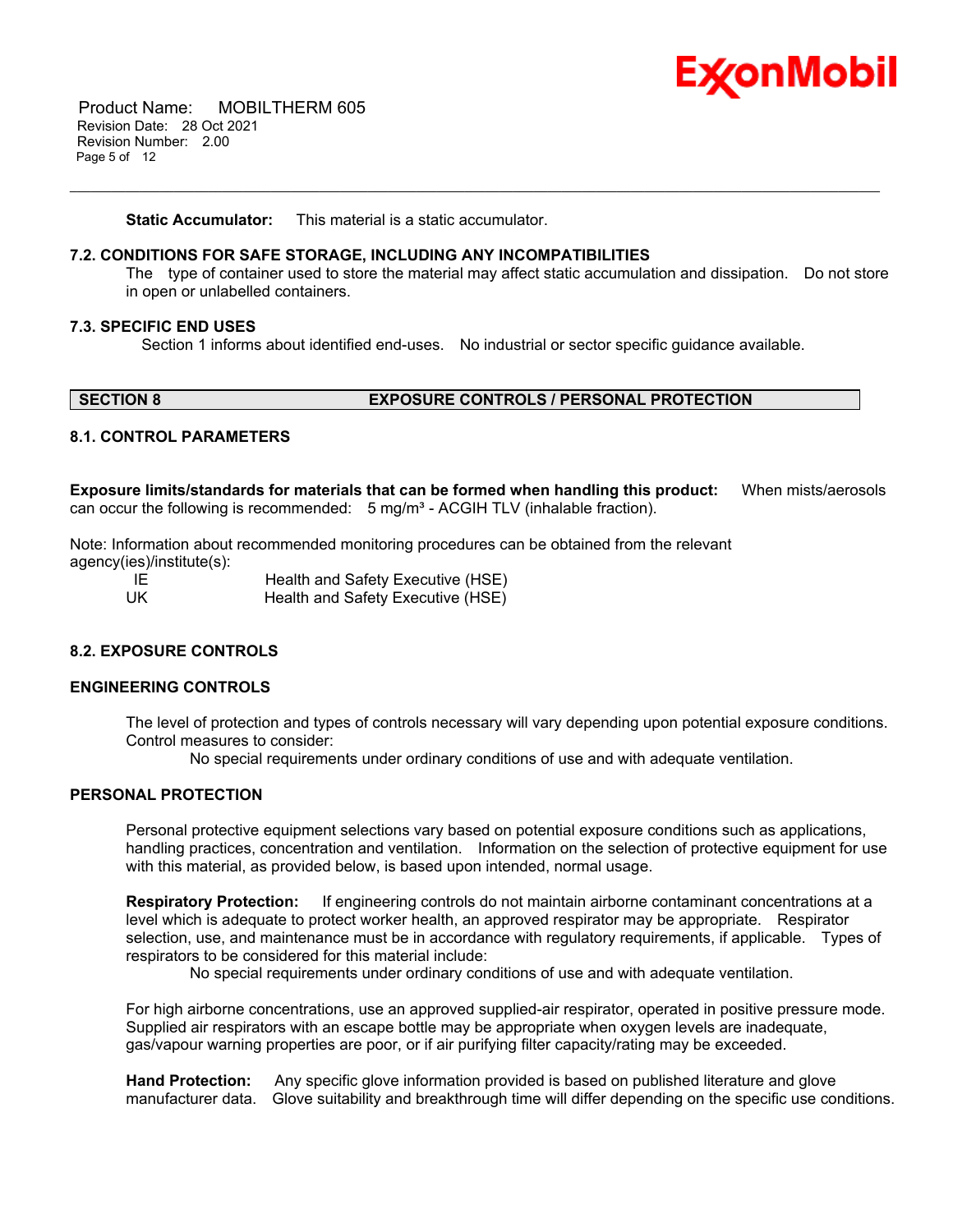

 Product Name: MOBILTHERM 605 Revision Date: 28 Oct 2021 Revision Number: 2.00 Page 6 of 12

> Contact the glove manufacturer for specific advice on glove selection and breakthrough times for your use conditions. Inspect and replace worn or damaged gloves. The types of gloves to be considered for this material include:

\_\_\_\_\_\_\_\_\_\_\_\_\_\_\_\_\_\_\_\_\_\_\_\_\_\_\_\_\_\_\_\_\_\_\_\_\_\_\_\_\_\_\_\_\_\_\_\_\_\_\_\_\_\_\_\_\_\_\_\_\_\_\_\_\_\_\_\_\_\_\_\_\_\_\_\_\_\_\_\_\_\_\_\_\_\_\_\_\_\_\_\_\_\_\_\_\_\_\_\_\_\_\_\_\_\_\_\_\_\_\_\_\_\_\_\_\_

No protection is ordinarily required under normal conditions of use.

**Eye Protection:** If contact is likely, safety glasses with side shields are recommended.

**Skin and Body Protection:** Any specific clothing information provided is based on published literature or manufacturer data. The types of clothing to be considered for this material include:

No skin protection is ordinarily required under normal conditions of use. In accordance with good industrial hygiene practices, precautions should be taken to avoid skin contact.

**Specific Hygiene Measures:** Always observe good personal hygiene measures, such as washing after handling the material and before eating, drinking, and/or smoking. Routinely wash work clothing and protective equipment to remove contaminants. Discard contaminated clothing and footwear that cannot be cleaned. Practice good housekeeping.

#### **ENVIRONMENTAL CONTROLS**

Comply with applicable environmental regulations limiting discharge to air, water and soil. Protect the environment by applying appropriate control measures to prevent or limit emissions.

# **SECTION 9 PHYSICAL AND CHEMICAL PROPERTIES**

**Note: Physical and chemical properties are provided for safety, health and environmental considerations only and may not fully represent product specifications. Contact the Supplier for additional information.**

## **9.1. INFORMATION ON BASIC PHYSICAL AND CHEMICAL PROPERTIES**

**Physical State:** Liquid **Colour:** Colorless to Pale Yellow **Odour:** Characteristic **Odour Threshold:** No data available **pH:** Not technically feasible **Melting Point:** Not technically feasible **Freezing Point:** No data available **Initial Boiling Point / and Boiling Range:** > 316°C (600°F) [Estimated] **Flash Point [Method]:** >200°C (392°F) [ASTM D-92] **Evaporation Rate (n-butyl acetate = 1):** No data available **Flammability (Solid, Gas):** Not technically feasible **Upper/Lower Flammable Limits (Approximate volume % in air):** UEL: 7.0 LEL: 0.9 [Estimated] **Vapour Pressure:** < 0.013 kPa (0.1 mm Hg) at 20 °C [Estimated] **Vapour Density (Air = 1):** > 2 at 101 kPa [Estimated] **Relative Density (at 15 °C):** 0.9 [ASTM D1298] **Solubility(ies): water** Negligible **Partition coefficient (n-Octanol/Water Partition Coefficient):** > 3.5 [Estimated] **Autoignition Temperature:** >=380°C (716°F) [ASTM E659] **Decomposition Temperature:** No data available **Viscosity:** 30.6 cSt (30.6 mm2/sec) at 40ºC | 5.2 cSt (5.2 mm2/sec) at 100°C [ASTM D 445]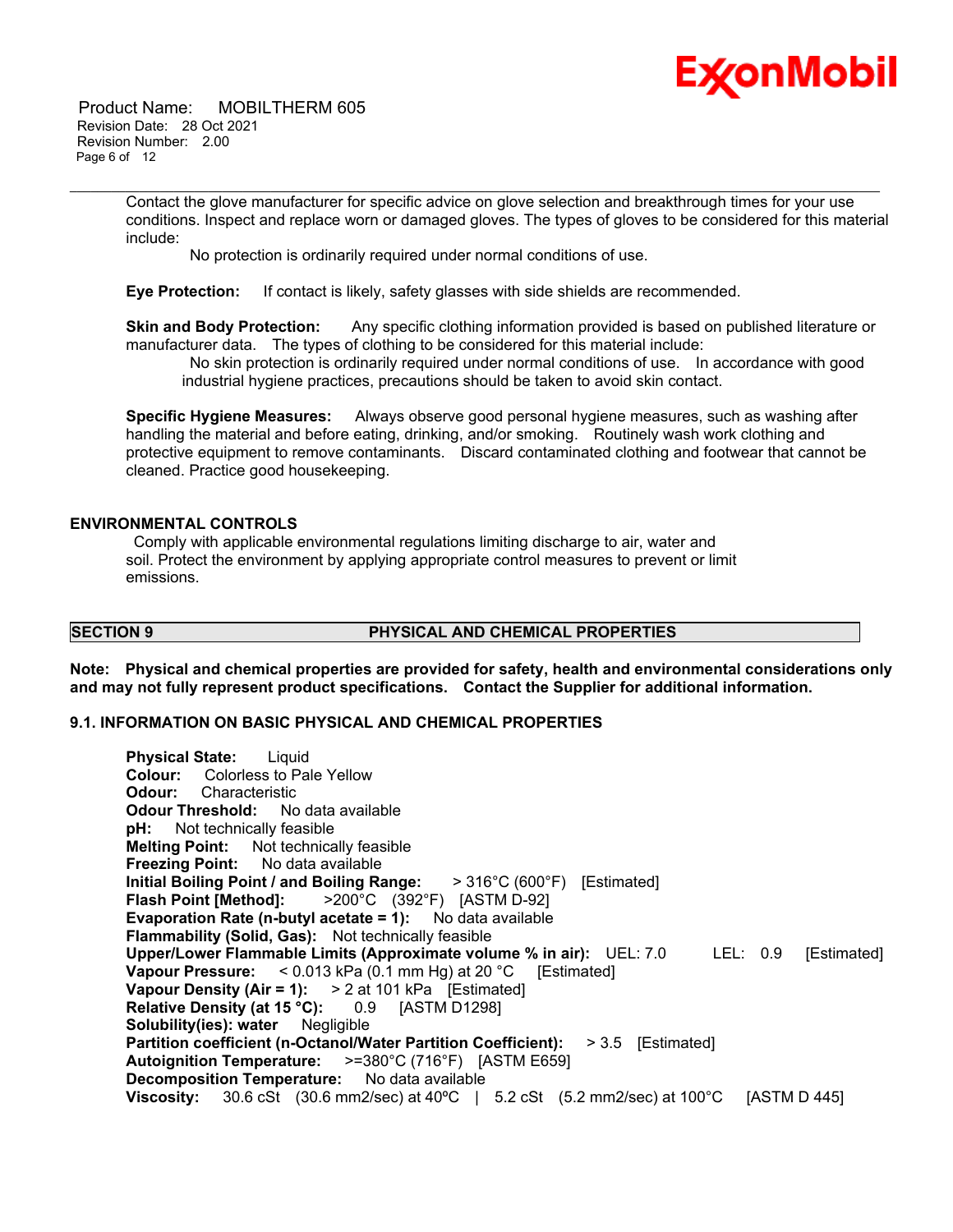

 Product Name: MOBILTHERM 605 Revision Date: 28 Oct 2021 Revision Number: 2.00 Page 7 of 12

> **Explosive Properties:** None **Oxidizing Properties:** None

# **9.2. OTHER INFORMATION**

**Pour Point:** -6°C (21°F) [ASTM D97] **DMSO Extract (mineral oil only), IP-346:** < 3 %wt

#### **SECTION 10 STABILITY AND REACTIVITY**

\_\_\_\_\_\_\_\_\_\_\_\_\_\_\_\_\_\_\_\_\_\_\_\_\_\_\_\_\_\_\_\_\_\_\_\_\_\_\_\_\_\_\_\_\_\_\_\_\_\_\_\_\_\_\_\_\_\_\_\_\_\_\_\_\_\_\_\_\_\_\_\_\_\_\_\_\_\_\_\_\_\_\_\_\_\_\_\_\_\_\_\_\_\_\_\_\_\_\_\_\_\_\_\_\_\_\_\_\_\_\_\_\_\_\_\_\_

**10.1. REACTIVITY:** See sub-sections below.

**10.2. CHEMICAL STABILITY:** Material is stable under normal conditions.

**10.3. POSSIBILITY OF HAZARDOUS REACTIONS:** Hazardous polymerization will not occur.

**10.4. CONDITIONS TO AVOID:** Excessive heat. High energy sources of ignition.

**10.5. INCOMPATIBLE MATERIALS:** Strong oxidisers

**10.6. HAZARDOUS DECOMPOSITION PRODUCTS:** Material does not decompose at ambient temperatures.

## **SECTION 11 TOXICOLOGICAL INFORMATION**

# **11.1. INFORMATION ON TOXICOLOGICAL EFFECTS**

| <b>Hazard Class</b>                                                                                                                              | <b>Conclusion / Remarks</b>                                                                                                                                                |  |
|--------------------------------------------------------------------------------------------------------------------------------------------------|----------------------------------------------------------------------------------------------------------------------------------------------------------------------------|--|
| <b>Inhalation</b>                                                                                                                                |                                                                                                                                                                            |  |
| Acute Toxicity: (Rat) 4 hour(s) LC50 ><br>5000 mg/m3 (Aerosol) Test scores or other<br>study results do not meet criteria for<br>classification. | Minimally Toxic. Based on test data for structurally similar<br>materials. Test(s) equivalent or similar to OECD Guideline<br>403                                          |  |
| Irritation: No end point data for material.                                                                                                      | Negligible hazard at ambient/normal handling temperatures.                                                                                                                 |  |
| Ingestion                                                                                                                                        |                                                                                                                                                                            |  |
| Acute Toxicity (Rat): LD50 > 5000 mg/kg<br>Test scores or other study results do not<br>meet criteria for classification.                        | Minimally Toxic. Based on test data for structurally similar<br>materials. Test(s) equivalent or similar to OECD Guideline<br>401                                          |  |
| <b>Skin</b>                                                                                                                                      |                                                                                                                                                                            |  |
| Acute Toxicity (Rabbit): LD50 > 2000 mg/kg<br>Test scores or other study results do not<br>meet criteria for classification.                     | Minimally Toxic. Based on test data for structurally similar<br>materials. Test(s) equivalent or similar to OECD Guideline<br>402                                          |  |
| Skin Corrosion/Irritation (Rabbit): Data<br>available. Test scores or other study results<br>do not meet criteria for classification.            | Negligible irritation to skin at ambient temperatures. Based on test<br>data for structurally similar materials. Test(s) equivalent or similar<br>to OECD Guideline<br>404 |  |
| <b>Eye</b>                                                                                                                                       |                                                                                                                                                                            |  |
| Serious Eye Damage/Irritation (Rabbit): Data<br>available. Test scores or other study results<br>do not meet criteria for classification.        | May cause mild, short-lasting discomfort to eyes. Based on test<br>data for structurally similar materials. Test(s) equivalent or similar<br>to OECD Guideline 405         |  |
| Sensitisation                                                                                                                                    |                                                                                                                                                                            |  |
| Respiratory Sensitization: No end point data                                                                                                     | Not expected to be a respiratory sensitizer.                                                                                                                               |  |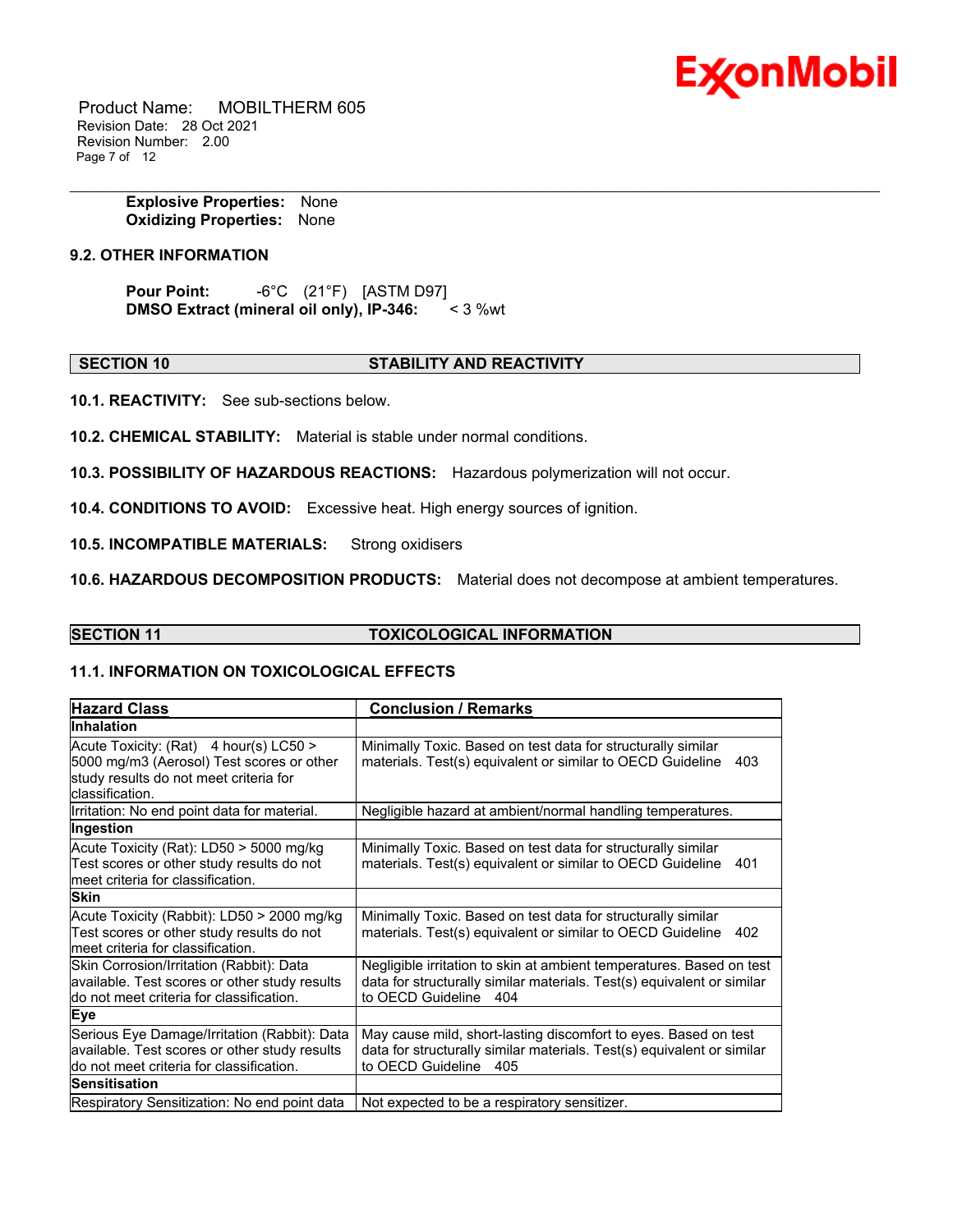

 Product Name: MOBILTHERM 605 Revision Date: 28 Oct 2021 Revision Number: 2.00 Page 8 of 12

| lfor material.                                    |                                                                        |
|---------------------------------------------------|------------------------------------------------------------------------|
| lSkin Sensitization: Data available.<br>Test      | Not expected to be a skin sensitizer. Based on test data for           |
| scores or other study results do not meet         | structurally similar materials. Test(s) equivalent or similar to OECD  |
| lcriteria for classification.                     | Guideline<br>406                                                       |
| <b>Aspiration: Data available.</b>                | Not expected to be an aspiration hazard.<br>Based on physico-          |
|                                                   | chemical properties of the material.                                   |
| Germ Cell Mutagenicity: Data available.           | Not expected to be a germ cell mutagen. Based on test data for         |
| Test scores or other study results do not         | structurally similar materials. Test(s) equivalent or similar to OECD  |
| lmeet criteria for classification.                | Guideline<br>473 474 476<br>471                                        |
| <b>Carcinogenicity:</b> Data available. Test      | Not expected to cause cancer. Based on test data for structurally      |
| scores or other study results do not meet         | similar materials. Test(s) equivalent or similar to OECD Guideline     |
| Icriteria for classification.                     | 453<br>451                                                             |
| <b>Reproductive Toxicity: Data available.</b>     | Not expected to be a reproductive toxicant. Based on test data for     |
| Test scores or other study results do not         | structurally similar materials. Test(s) equivalent or similar to OECD  |
| Imeet criteria for classification.                | 414 421<br>Guideline                                                   |
| <b>Lactation:</b> No end point data for material. | Not expected to cause harm to breast-fed children.                     |
| <b>Specific Target Organ Toxicity (STOT)</b>      |                                                                        |
| Single Exposure: No end point data for            | Not expected to cause organ damage from a single exposure.             |
| material.                                         |                                                                        |
| Repeated Exposure: Data available.<br>Test        | Not expected to cause organ damage from prolonged or repeated          |
| scores or other study results do not meet         | exposure. Based on test data for structurally similar materials.       |
| Icriteria for classification.                     | Test(s) equivalent or similar to OECD Guideline 408 410 411<br>412 453 |

\_\_\_\_\_\_\_\_\_\_\_\_\_\_\_\_\_\_\_\_\_\_\_\_\_\_\_\_\_\_\_\_\_\_\_\_\_\_\_\_\_\_\_\_\_\_\_\_\_\_\_\_\_\_\_\_\_\_\_\_\_\_\_\_\_\_\_\_\_\_\_\_\_\_\_\_\_\_\_\_\_\_\_\_\_\_\_\_\_\_\_\_\_\_\_\_\_\_\_\_\_\_\_\_\_\_\_\_\_\_\_\_\_\_\_\_\_

# **OTHER INFORMATION**

 **For the product itself:** Base oil severely refined: Not carcinogenic in animal studies. Representative material passes IP-346, Modified Ames test, and/or other screening tests. Dermal and inhalation studies showed minimal effects; lung non-specific infiltration of immune cells, oil deposition and minimal granuloma formation. Not sensitising in test animals.

## **SECTION 12 ECOLOGICAL INFORMATION**

The information given is based on data for the material, components of the material, or for similar materials, through the application of bridging principals.

## **12.1. TOXICITY**

Material -- Not expected to be harmful to aquatic organisms.

## **12.2. PERSISTENCE AND DEGRADABILITY**

**Biodegradation:**

Material -- Expected to be inherently biodegradable

#### **12.3. BIOACCUMULATIVE POTENTIAL**

 Material -- Has the potential to bioaccumulate, however metabolism or physical properties may reduce the bioconcentration or limit bioavailability.

## **12.4. MOBILITY IN SOIL**

 Material -- Low solubility and floats and is expected to migrate from water to the land. Expected to partition to sediment and wastewater solids.

Material -- Low potential to migrate through soil.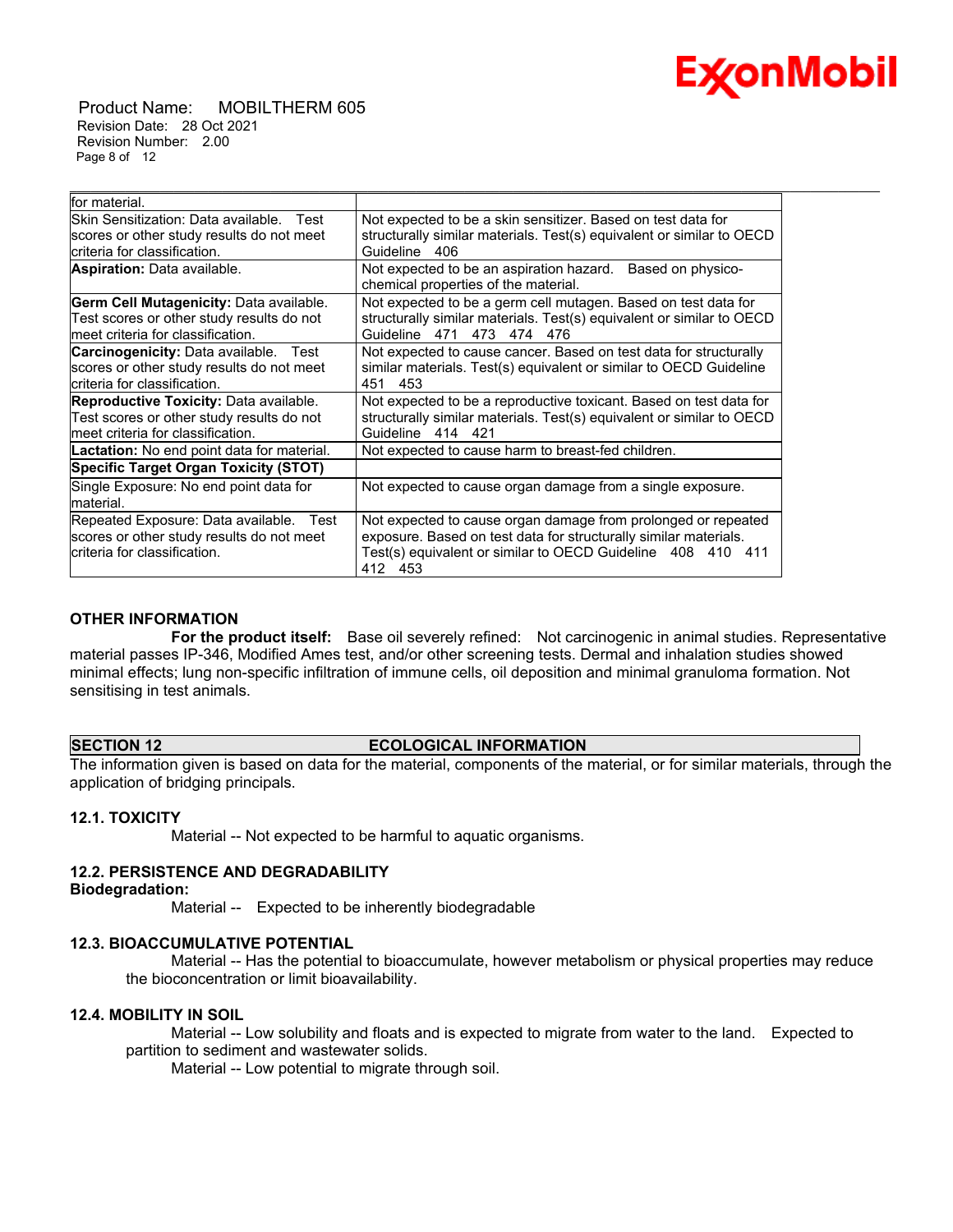

 Product Name: MOBILTHERM 605 Revision Date: 28 Oct 2021 Revision Number: 2.00 Page 9 of 12

#### \_\_\_\_\_\_\_\_\_\_\_\_\_\_\_\_\_\_\_\_\_\_\_\_\_\_\_\_\_\_\_\_\_\_\_\_\_\_\_\_\_\_\_\_\_\_\_\_\_\_\_\_\_\_\_\_\_\_\_\_\_\_\_\_\_\_\_\_\_\_\_\_\_\_\_\_\_\_\_\_\_\_\_\_\_\_\_\_\_\_\_\_\_\_\_\_\_\_\_\_\_\_\_\_\_\_\_\_\_\_\_\_\_\_\_\_\_ **12.5. PERSISTENCE, BIOACCUMULATION AND TOXICITY FOR SUBSTANCE(S)**

Material does not meet the Reach Annex XIII criteria for PBT or vPvB.

#### **12.6. OTHER ADVERSE EFFECTS**

No adverse effects are expected.

#### **ECOLOGICAL DATA**

#### **Ecotoxicity**

| <b>Test</b>                       | <b>Duration</b>     | <b>Organism Type</b>               | <b>Test Results</b>                                |
|-----------------------------------|---------------------|------------------------------------|----------------------------------------------------|
| <b>Aquatic - Acute Toxicity</b>   | 48 hour(s)          | Daphnia magna                      | EL0 1000-10000 mg/l: data for similar<br>materials |
| <b>Aquatic - Acute Toxicity</b>   | 96 hour(s)          | Pimephales<br>promelas             | LL0 100 mg/l: data for similar materials           |
| <b>Aquatic - Acute Toxicity</b>   | 72 hour(s)          | Pseudokirchneriella<br>subcapitata | EL0 100 mg/l: data for similar materials           |
| <b>Aquatic - Chronic Toxicity</b> | $21 \text{ day}(s)$ | Daphnia magna                      | NOELR 10-1000 mg/l: data for similar<br>materials  |
| <b>Aquatic - Chronic Toxicity</b> | $72$ hour(s)        | Pseudokirchneriella<br>subcapitata | NOELR 100 mg/l: data for similar<br>materials      |

# **Persistence, Degradability and Bioaccumulation Potential**

| Media | <b>Test Type</b>       | <b>Duration</b>     | <b>Test Results: Basis</b>     |
|-------|------------------------|---------------------|--------------------------------|
| Water | Ready Biodegradability | $28 \text{ day}(s)$ | Percent Degraded <60 : similar |
|       |                        |                     | material                       |

## **SECTION 13 DISPOSAL CONSIDERATIONS**

Disposal recommendations based on material as supplied. Disposal must be in accordance with current applicable laws and regulations, and material characteristics at time of disposal.

## **13.1. WASTE TREATMENT METHODS**

Product is suitable for burning in an enclosed controlled burner for fuel value or disposal by supervised incineration at very high temperatures to prevent formation of undesirable combustion products.

#### **European Waste Code:** 13 03 07\*

NOTE: These codes are assigned based upon the most common uses for this material and may not reflect contaminants resulting from actual use. Waste producers need to assess the actual process used when generating the waste and its contaminants in order to assign the proper waste disposal code(s).

This material is considered as hazardous waste pursuant to Directive 91/689/EEC on hazardous waste, and subject to the provisions of that Directive unless Article 1(5) of that Directive applies.

**Empty Container Warning** Empty Container Warning (where applicable): Empty containers may contain residue and can be dangerous. Do not attempt to refill or clean containers without proper instructions. Empty drums should be completely drained and safely stored until appropriately reconditioned or disposed. Empty containers should be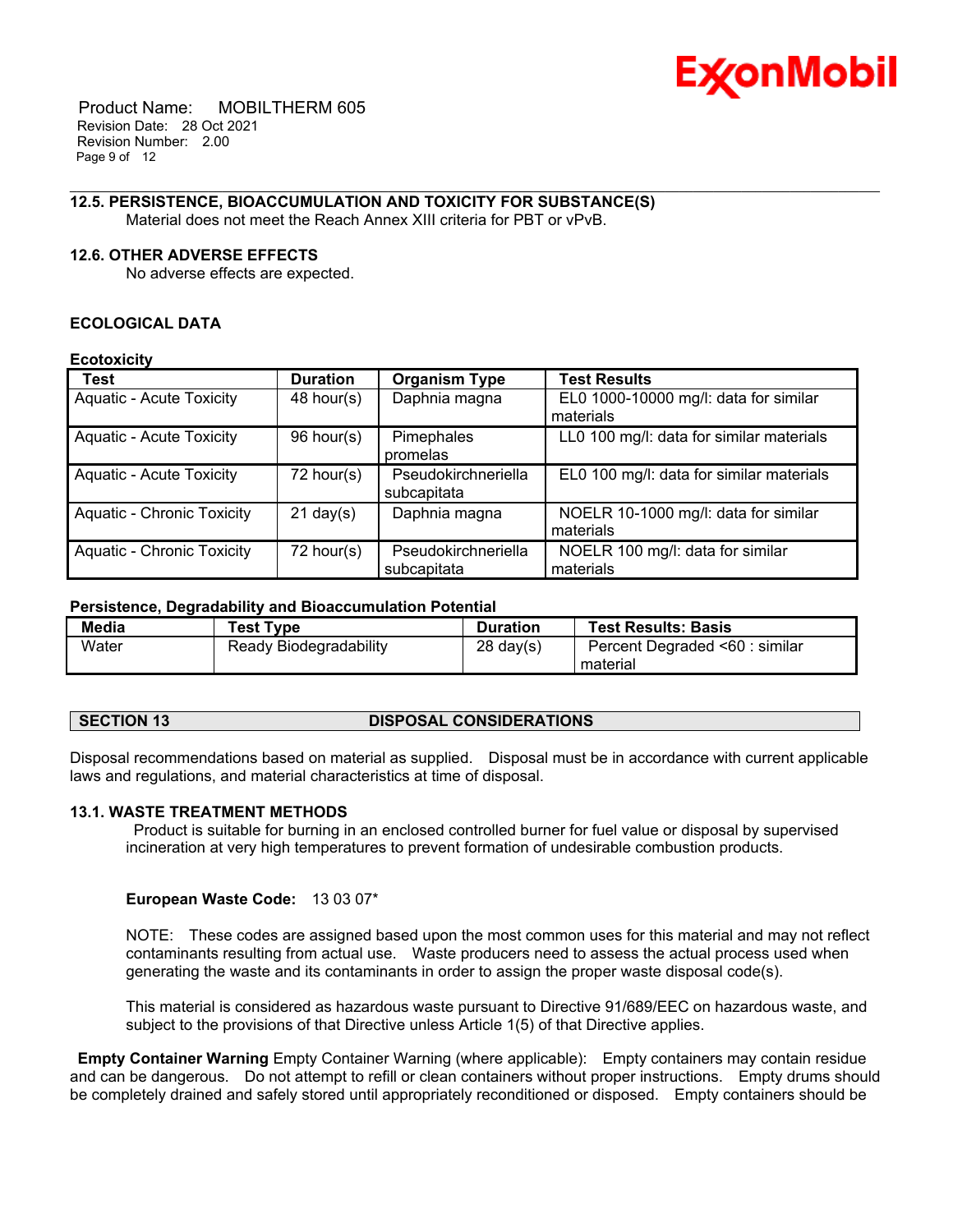

 Product Name: MOBILTHERM 605 Revision Date: 28 Oct 2021 Revision Number: 2.00 Page 10 of 12

taken for recycling, recovery, or disposal through suitably qualified or licensed contractor and in accordance with governmental regulations. DO NOT PRESSURISE, CUT, WELD, BRAZE, SOLDER, DRILL, GRIND, OR EXPOSE SUCH CONTAINERS TO HEAT, FLAME, SPARKS, STATIC ELECTRICITY, OR OTHER SOURCES OF IGNITION. THEY MAY EXPLODE AND CAUSE INJURY OR DEATH.

\_\_\_\_\_\_\_\_\_\_\_\_\_\_\_\_\_\_\_\_\_\_\_\_\_\_\_\_\_\_\_\_\_\_\_\_\_\_\_\_\_\_\_\_\_\_\_\_\_\_\_\_\_\_\_\_\_\_\_\_\_\_\_\_\_\_\_\_\_\_\_\_\_\_\_\_\_\_\_\_\_\_\_\_\_\_\_\_\_\_\_\_\_\_\_\_\_\_\_\_\_\_\_\_\_\_\_\_\_\_\_\_\_\_\_\_\_

#### **SECTION 14 TRANSPORT INFORMATION**

**LAND (ADR/RID): 14.1-14.6** Not Regulated for Land Transport

**INLAND WATERWAYS (ADN): 14.1-14.6** Not Regulated for Inland Waterways Transport

**SEA (IMDG): 14.1-14.6** Not Regulated for Sea Transport according to IMDG-Code

## **SEA (MARPOL 73/78 Convention - Annex II):**

- **14.7. Transport in bulk according to Annex II of MARPOL 73/78 and the IBC Code** Not classified according to Annex II
- **AIR (IATA): 14.1-14.6** Not Regulated for Air Transport

## **SECTION 15 REGULATORY INFORMATION**

## **REGULATORY STATUS AND APPLICABLE LAWS AND REGULATIONS**

**Listed or exempt from listing/notification on the following chemical inventories :** AIIC, DSL, ENCS, IECSC, ISHL, KECI, PICCS, TCSI, TSCA

# **15.1. SAFETY, HEALTH AND ENVIRONMENTAL REGULATIONS/LEGISLATION SPECIFIC FOR THE SUBSTANCE OR MIXTURE**

## **Applicable EU Directives and Regulations:**

 1907/2006 [... on the Registration, Evaluation, Authorisation and Restriction of Chemicals ... and amendments thereto] 1272/2008 [on classification, labelling and packaging of substances and mixtures.. and amendments thereto]

**REACH Restrictions on the manufacturing, placing on the market and use of certain dangerous substances, mixtures and articles (Annex XVII):**

The following entries of Annex XVII may be considered for this product: None

## **15.2. CHEMICAL SAFETY ASSESSMENT**

**REACH Information:** A Chemical Safety Assessment has been carried out for one or more substances present in the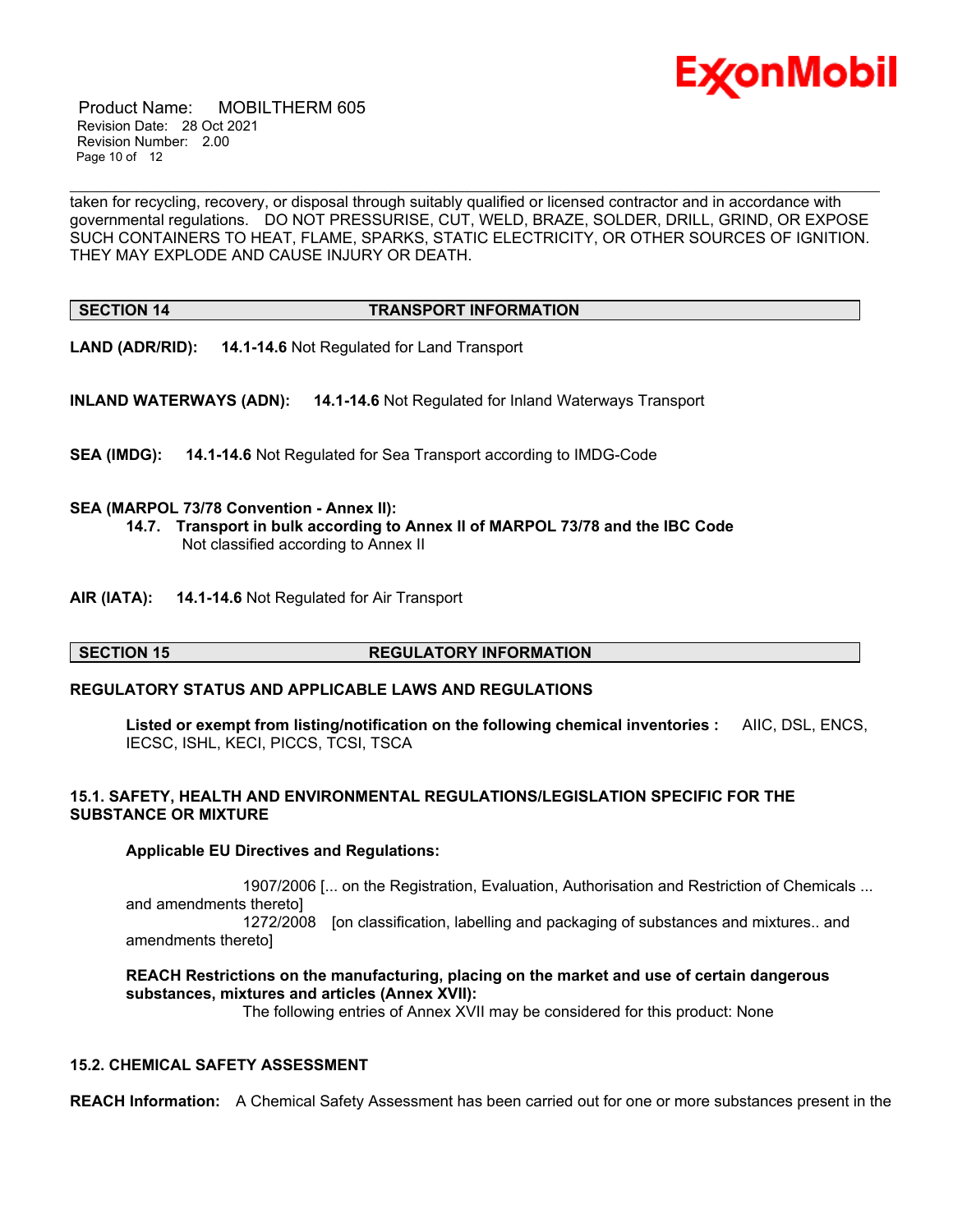

 Product Name: MOBILTHERM 605 Revision Date: 28 Oct 2021 Revision Number: 2.00 Page 11 of 12

material.

# **SECTION 16 OTHER INFORMATION**

\_\_\_\_\_\_\_\_\_\_\_\_\_\_\_\_\_\_\_\_\_\_\_\_\_\_\_\_\_\_\_\_\_\_\_\_\_\_\_\_\_\_\_\_\_\_\_\_\_\_\_\_\_\_\_\_\_\_\_\_\_\_\_\_\_\_\_\_\_\_\_\_\_\_\_\_\_\_\_\_\_\_\_\_\_\_\_\_\_\_\_\_\_\_\_\_\_\_\_\_\_\_\_\_\_\_\_\_\_\_\_\_\_\_\_\_\_

**REFERENCES:** Sources of information used in preparing this SDS included one or more of the following: results from in house or supplier toxicology studies, CONCAWE Product Dossiers, publications from other trade associations, such as the EU Hydrocarbon Solvents REACH Consortium, U.S. HPV Program Robust Summaries, the EU IUCLID Data Base, U.S. NTP publications, and other sources, as appropriate.

#### List of abbreviations and acronyms that could be (but not necessarily are) used in this safety data sheet:

| Acronym       | <b>Full text</b>                                                                                 |
|---------------|--------------------------------------------------------------------------------------------------|
| N/A           | Not applicable                                                                                   |
| N/D           | Not determined                                                                                   |
| NE            | Not established                                                                                  |
| VOC.          | Volatile Organic Compound                                                                        |
| <b>AIIC</b>   | Australian Inventory of Industrial Chemicals                                                     |
| AIHA WEEL     | American Industrial Hygiene Association Workplace Environmental Exposure Limits                  |
| ASTM          | ASTM International, originally known as the American Society for Testing and Materials (ASTM)    |
| DSL.          | Domestic Substance List (Canada)                                                                 |
| <b>EINECS</b> | European Inventory of Existing Commercial Substances                                             |
| <b>ELINCS</b> | European List of Notified Chemical Substances                                                    |
| <b>ENCS</b>   | Existing and new Chemical Substances (Japanese inventory)                                        |
| <b>IECSC</b>  | Inventory of Existing Chemical Substances in China                                               |
| KECI          | Korean Existing Chemicals Inventory                                                              |
| NDSL          | Non-Domestic Substances List (Canada)                                                            |
| <b>NZIOC</b>  | New Zealand Inventory of Chemicals                                                               |
| <b>PICCS</b>  | Philippine Inventory of Chemicals and Chemical Substances                                        |
| <b>TLV</b>    | Threshold Limit Value (American Conference of Governmental Industrial Hygienists)                |
| TSCA          | Toxic Substances Control Act (U.S. inventory)                                                    |
| <b>UVCB</b>   | Substances of Unknown or Variable composition, Complex reaction products or Biological materials |
| LC            | Lethal Concentration                                                                             |
| LD            | <b>Lethal Dose</b>                                                                               |
| LL.           | Lethal Loading                                                                                   |
| EC            | <b>Effective Concentration</b>                                                                   |
| EL.           | <b>Effective Loading</b>                                                                         |
| <b>NOEC</b>   | No Observable Effect Concentration                                                               |
| <b>NOELR</b>  | No Observable Effect Loading Rate                                                                |

# **THIS SAFETY DATA SHEET CONTAINS THE FOLLOWING REVISIONS:**

No revision information

The information and recommendations contained herein are, to the best of ExxonMobil's knowledge and belief, accurate and reliable as of the date issued. You can contact ExxonMobil to insure that this document is the most current available from ExxonMobil. The information and recommendations are offered for the user's consideration and examination. It is the user's responsibility to satisfy itself that the product is suitable for the intended use. If buyer repackages this product, it is the user's responsibility to insure proper health, safety and other necessary information is included with and/or on the container. Appropriate warnings and safe-handling procedures should be provided to handlers and users. Alteration of this document is strictly prohibited. Except to the extent required by law, re-

-----------------------------------------------------------------------------------------------------------------------------------------------------